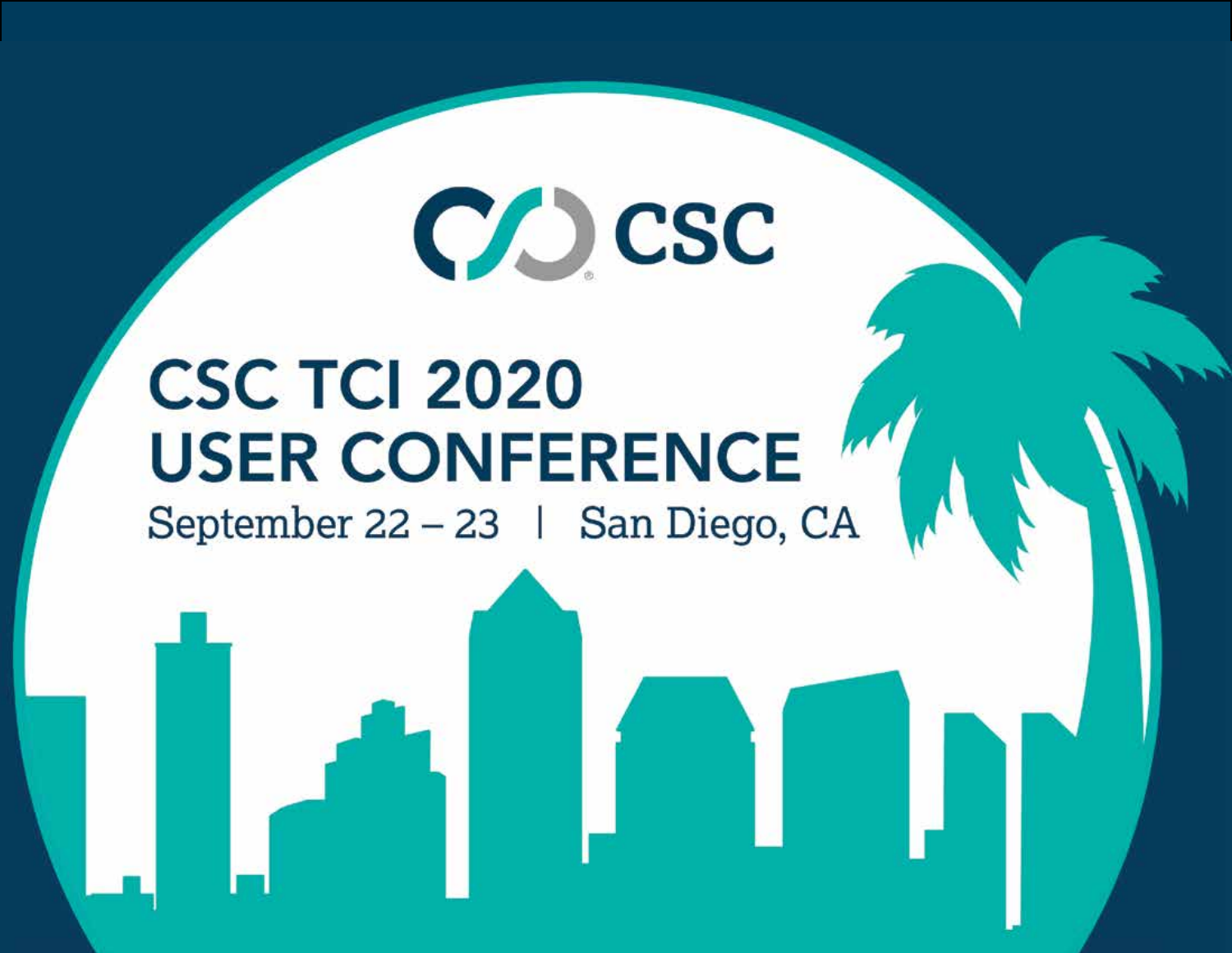#### Boost your tax and license compliance operations



Join us at a conference designed to turn ideas into reality, increase skills, and give attendees one-on-one access to subject-matter experts.

The CSC TCI 2020 User Conference is two days of learning and networking opportunities with a community of professionals dedicated to changing the way tax and compliance tasks are managed.

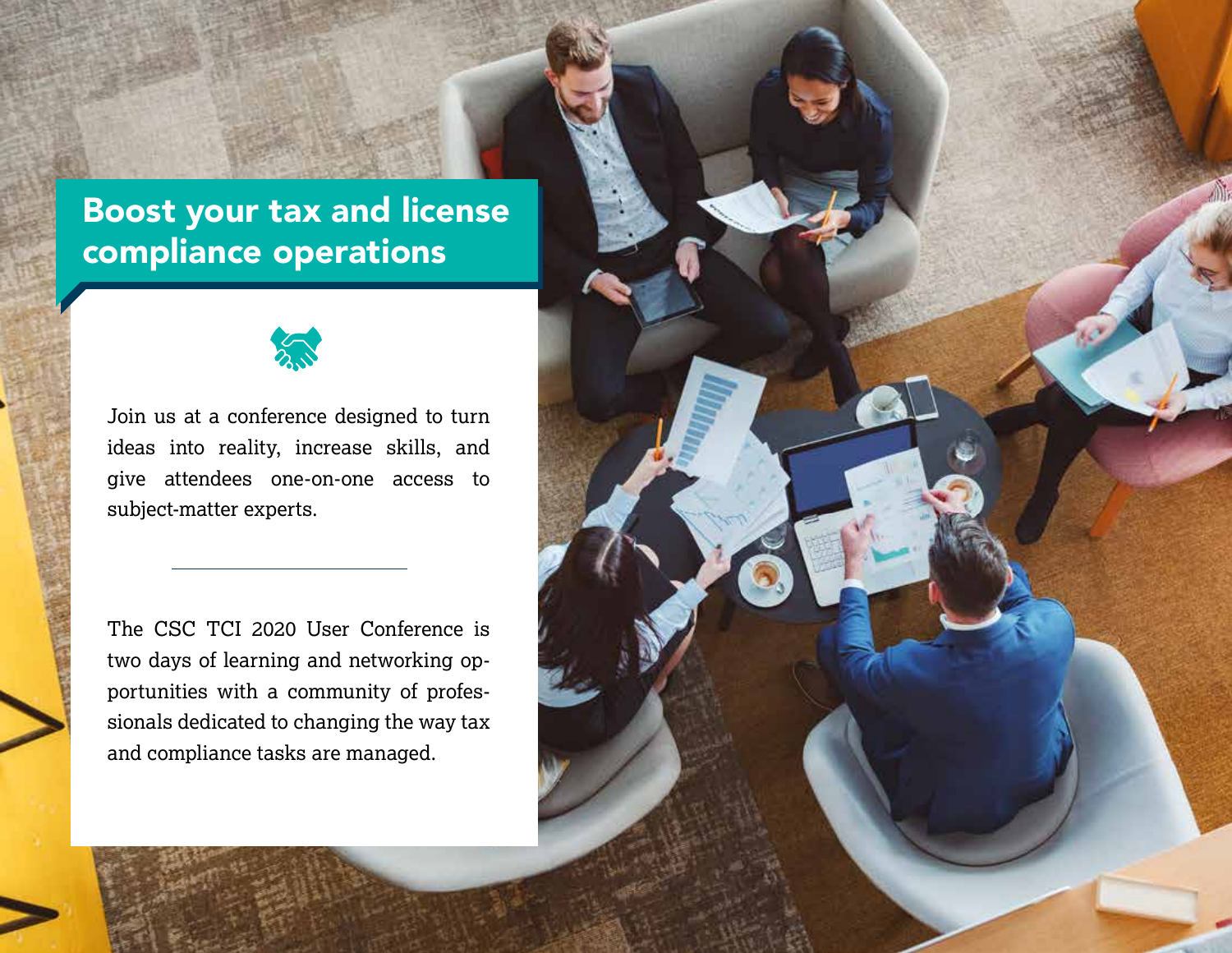#### Who should attend?

| <b>iji</b> | Professionals interested in networking<br>with industry peers                           | $O$ ° $O$                     | Organizations looking<br>reduce<br>to<br>overall compliance risk             |
|------------|-----------------------------------------------------------------------------------------|-------------------------------|------------------------------------------------------------------------------|
|            | Users wanting advanced proficiency<br>with compliance software                          | 学                             | Professionals looking to find more<br>efficiencies with their software usage |
|            | Managers seeking best practices;<br>individuals looking for professional<br>development | <b>C. Assistant Riverside</b> | Executives scouting for the latest<br>industry trends                        |



 $\bullet$ 

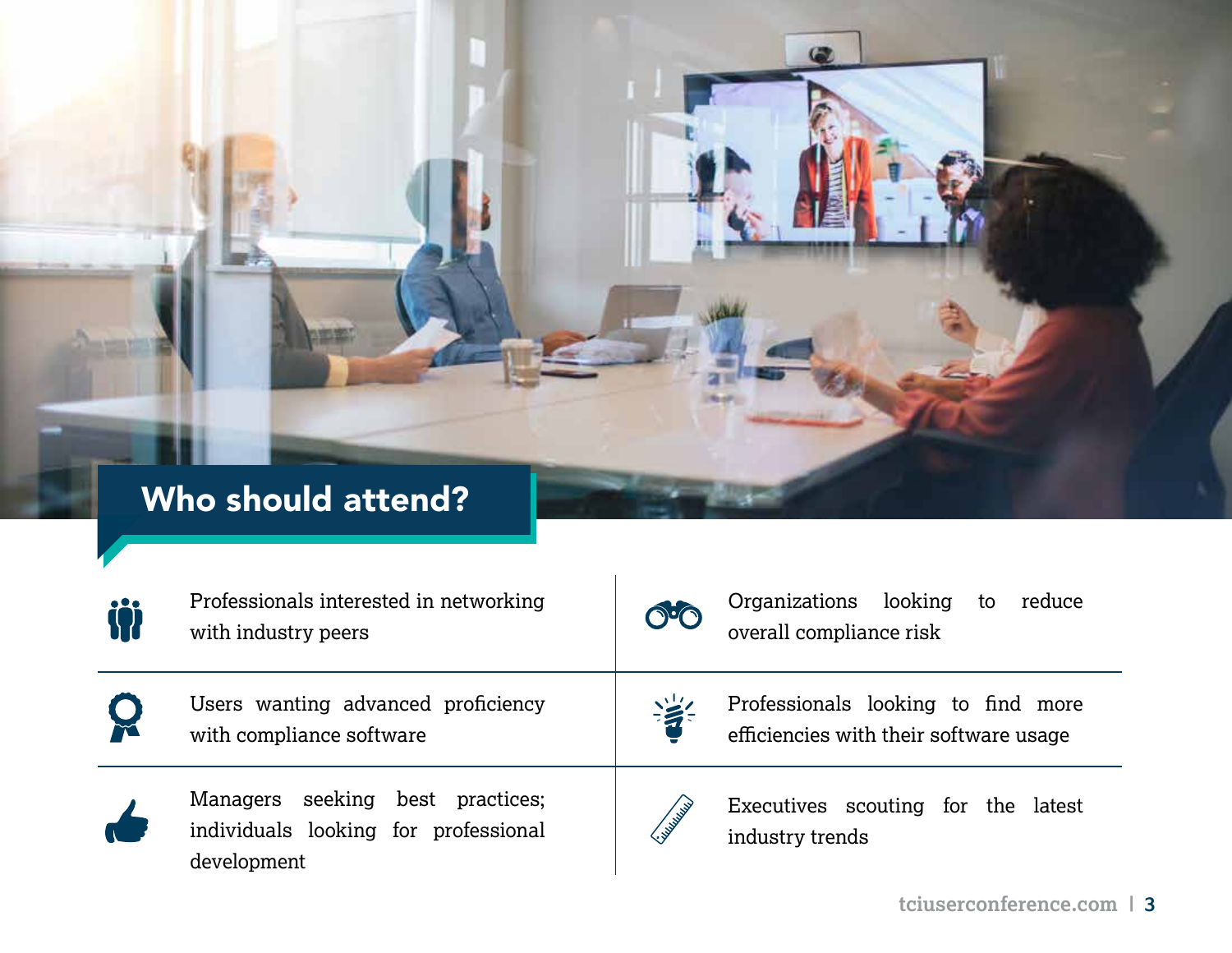#### Conference-quality educational content

Continuing professional education (CPE) is required on an annual basis for certain individuals to maintain their professional knowledge and stay apprised of changes to the disciplines they work in.

Attending CPE-eligible sessions is a sign that the quality of education you're receiving is of the highest caliber.

#### Certified educators

- Support and consulting staff are Technology Services Industry Association (TSIA) certified
- Trainers are Talent Development (TD) certified
- Sessions are all led by subject matter experts
- Sessions are CPE-eligible



- N. Kim, Amazon "You'll learn new things; it's interesting to hear about other companies' experiences."

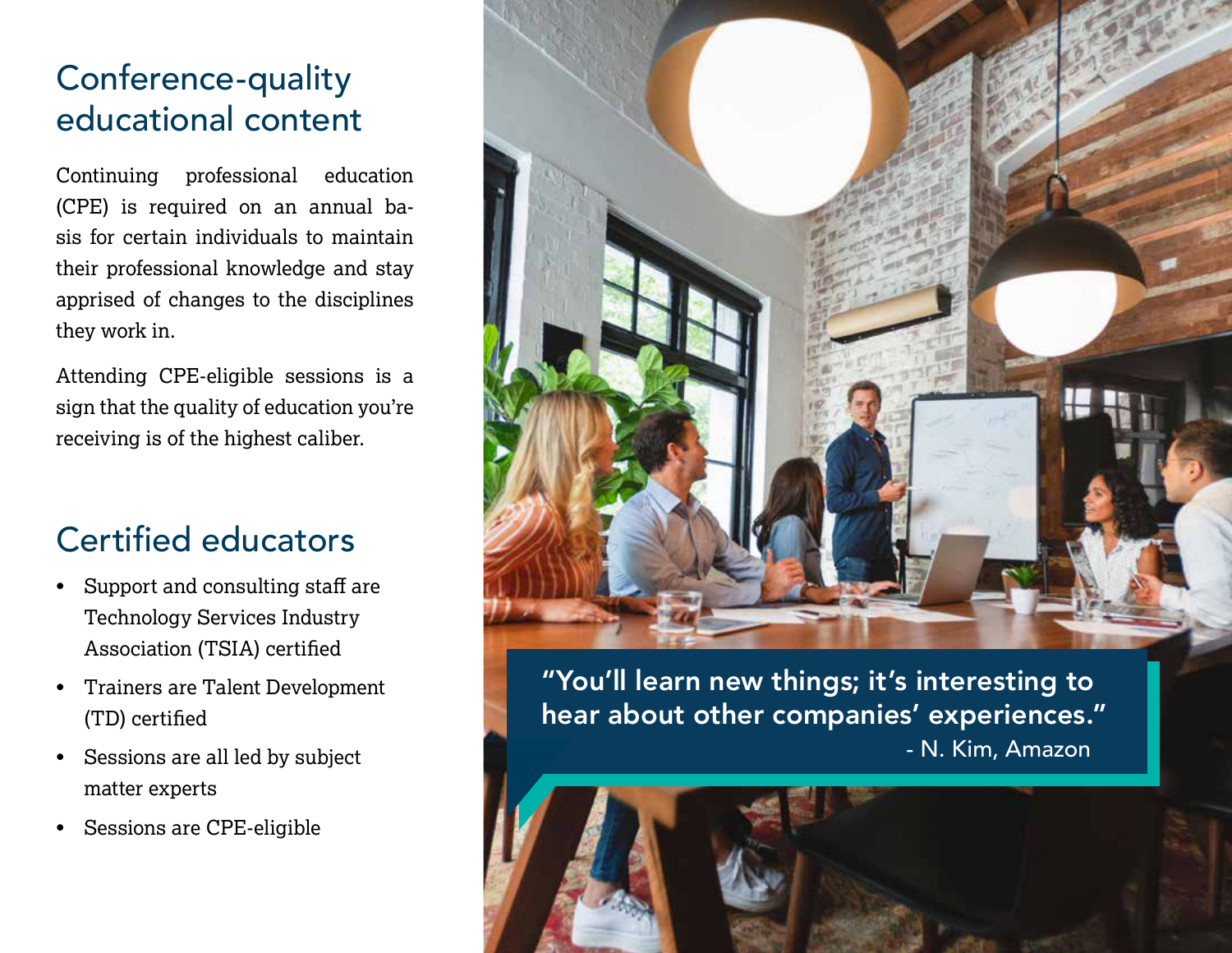#### Conference learning is impossible to duplicate

### **Til**

The power in face-to-face meetings comes from human connections.

Organic small group discussions aren't listed on an agenda, but their value is evident once a few people start discussing topics on a more personal level.

Jump-start your solution training, enroll in best-practices sessions, and spend time networking with other professionals.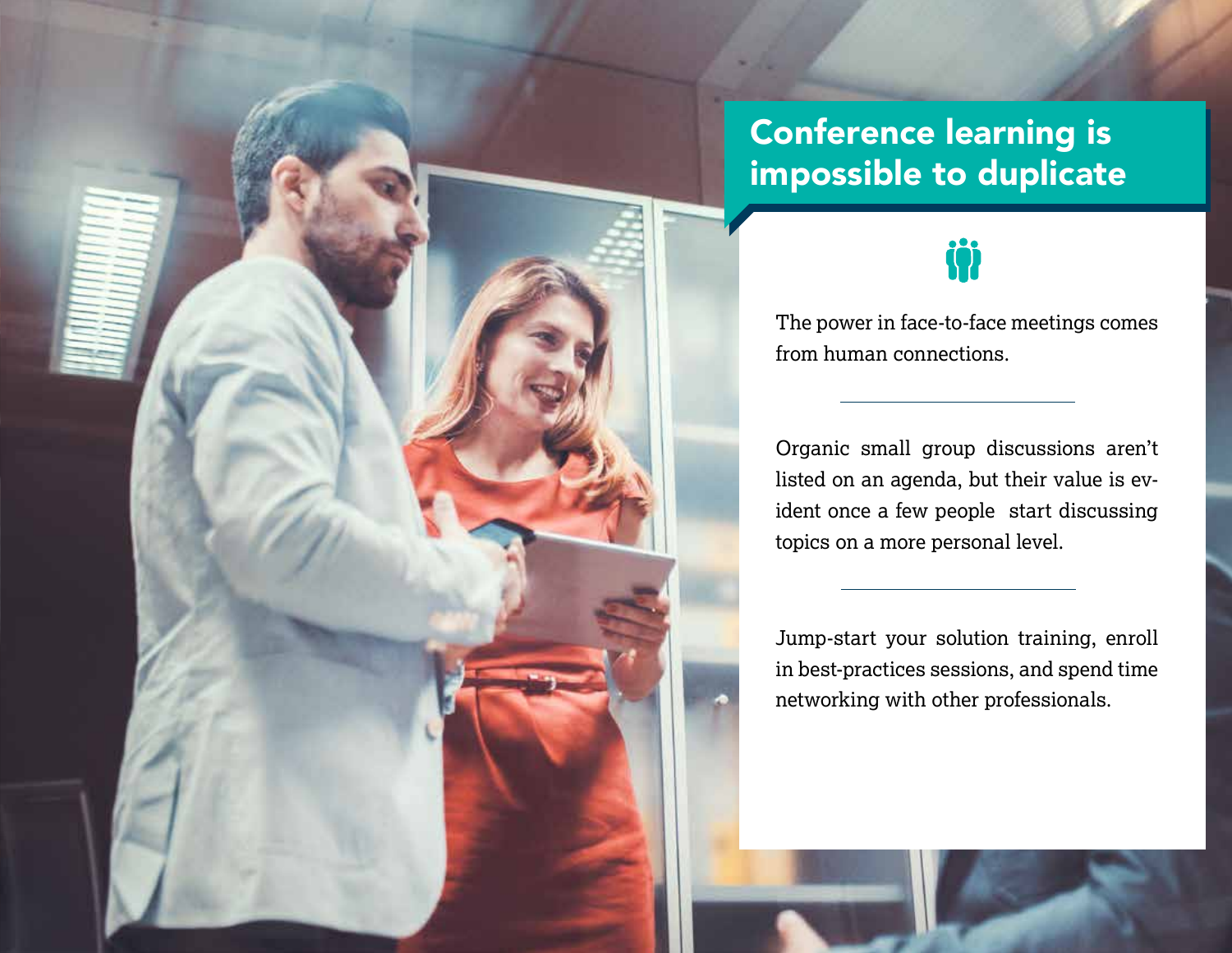#### Industries represented at the conference

**MOVAE** 7. association **CATALLE** 

**BROWN** 

|   | Grocery and restaurant     | 冷            | Utility and telecommunications |
|---|----------------------------|--------------|--------------------------------|
| E | Healthcare and real estate | $\sqrt{2}$   | Oil and gas, manufacturing     |
|   | Distributors and leasing   | $\mathbb{C}$ | Retail and business services   |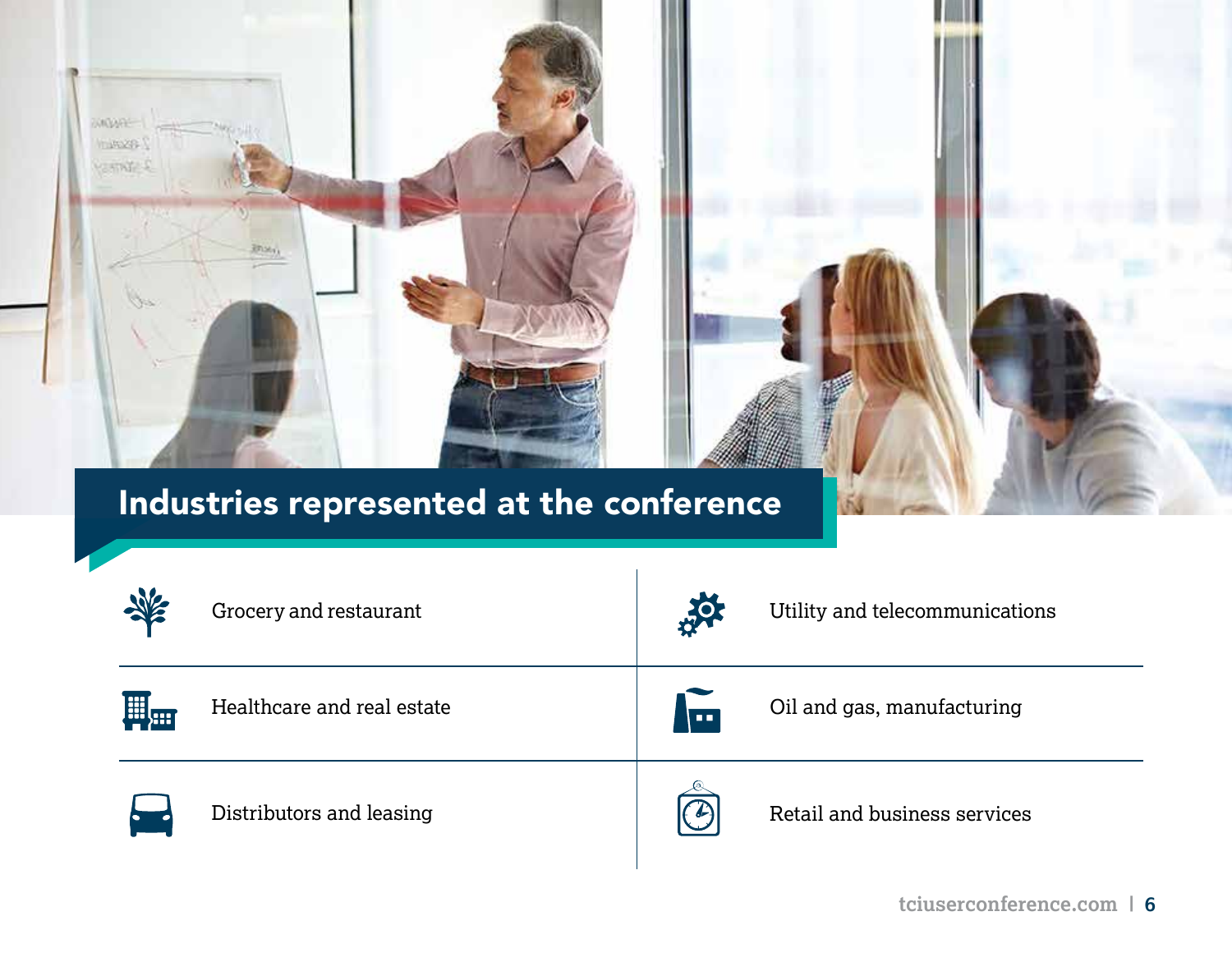

#### Work with support, training, and consulting staff



"I gained numerous professional benefits from attending. A variety of workshops and sessions allowed me to target areas where I wanted to increase my knowledge."

- G. Mattias, Sun Communities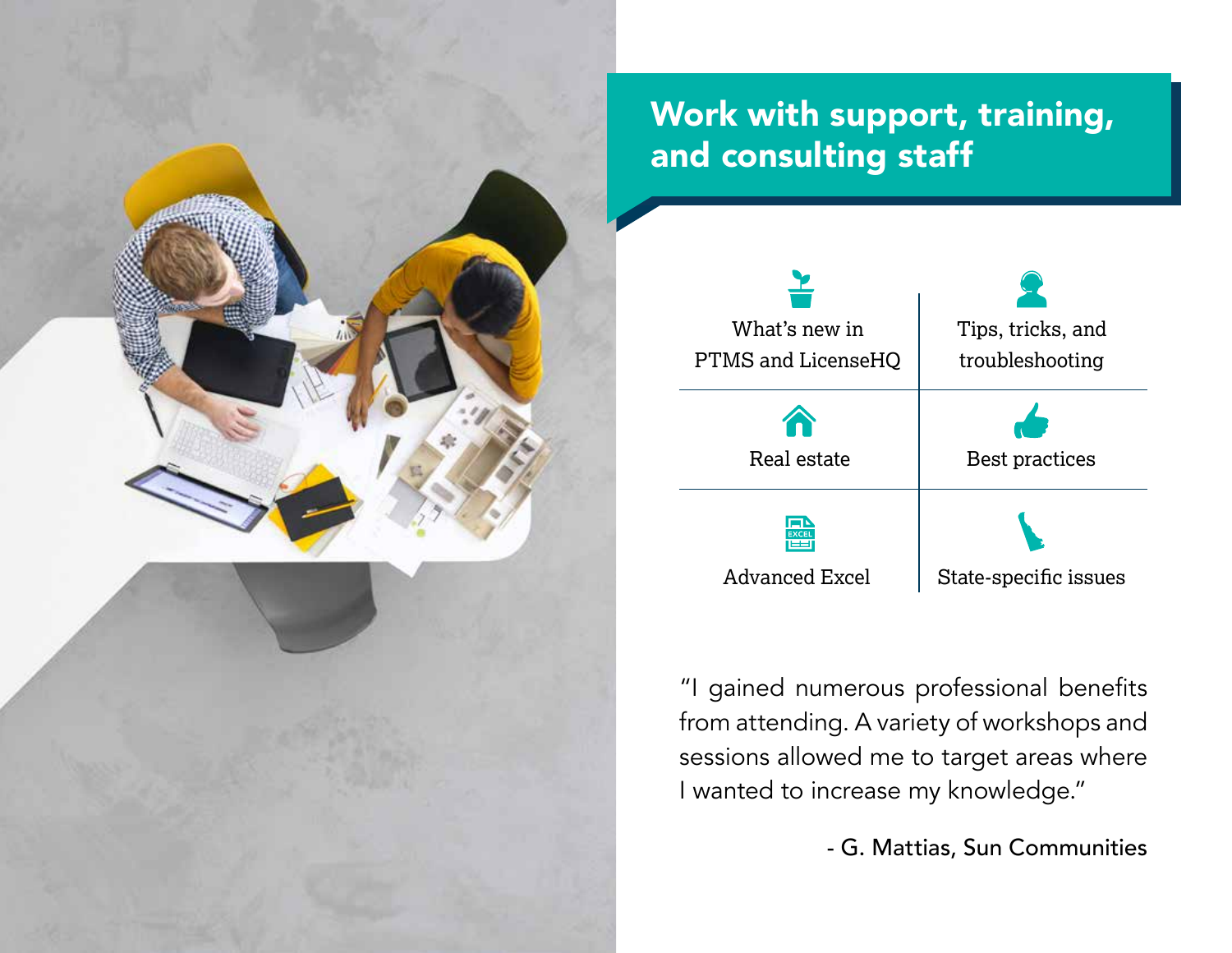#### Become a Change Agent

Enter the 2020 Change Agent Awards to win prizes and gain recognition from your peers, your company, and the industry. Summarize how PTMS or LicenseHQ helped your team achieve a win.

Recognize the process improvements your team has implemented to make your operations as streamlined as possible.

Change Agent nominees will have until the start of closing session to solicit votes from attendees. The winning Change Agent will receive prizes and a special recognition at next year's conference.

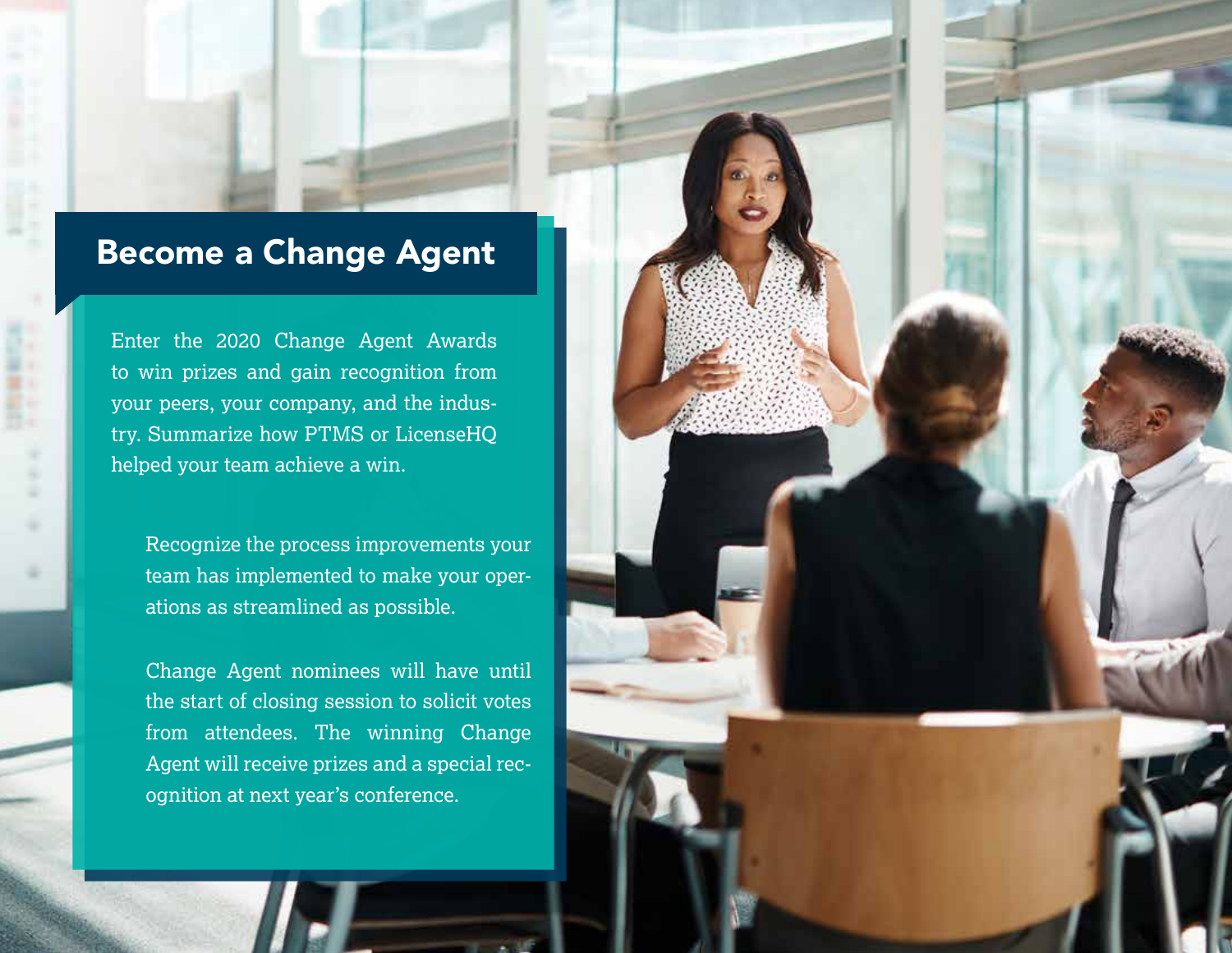#### The value of networking



Expanding your network builds your social capital and adds to your company's reach. Benefit from hearing firsthand industry-tested strategies, workflows, best practices, and expertise.<br>
T. Bellantuoni, Pacific Rim Capital

"I find the User Group luncheons to be one of the most invaluable opportunities offered."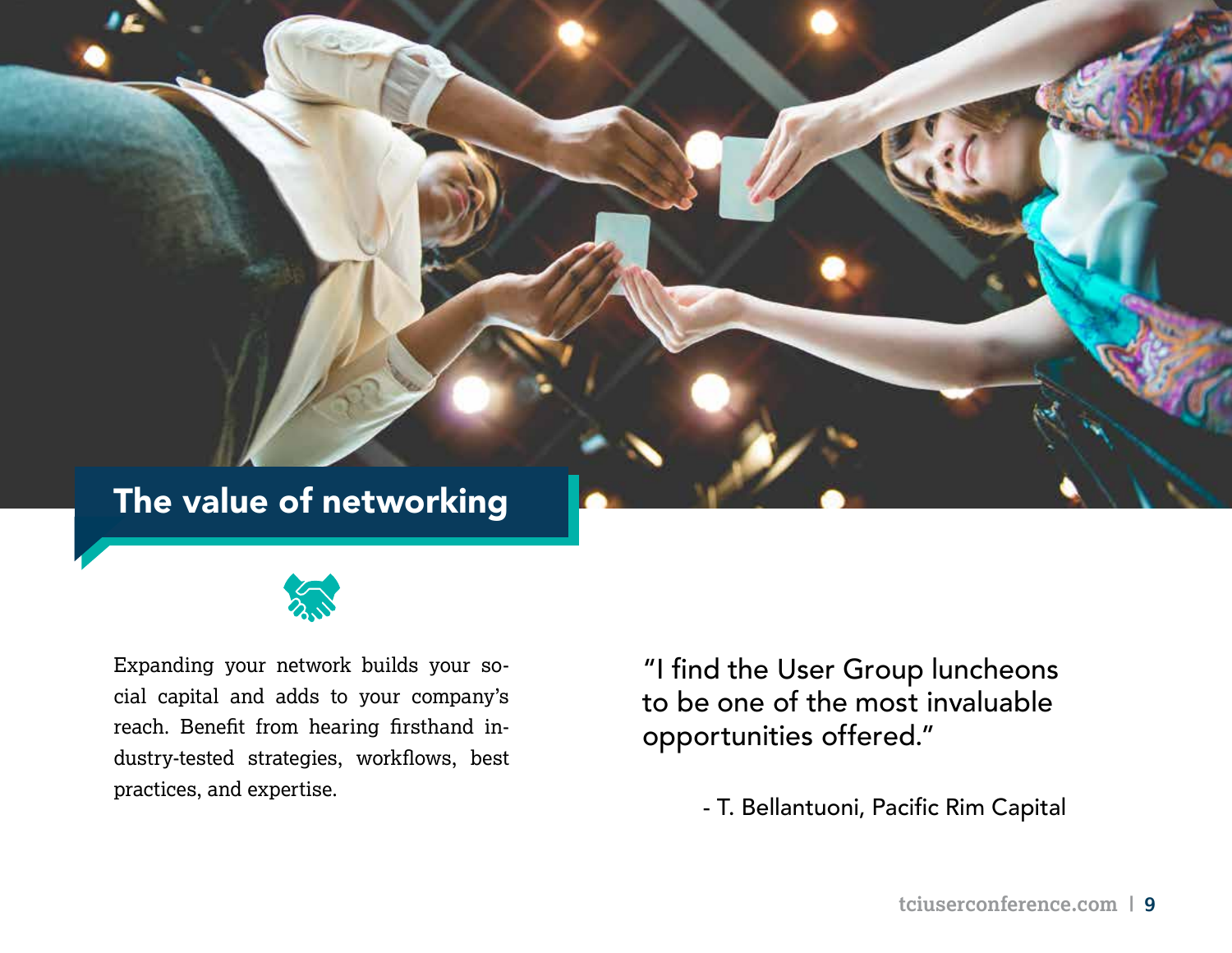#### Conference venue

With views of the San Diego skyline, the Coronado Island Marriott Resort & Spa is ideally situated to provide easy access to Coronado Beach and San Diego attractions, including the Gaslamp District and Balboa Park.

 $721$ 

 $\mathbf{v}$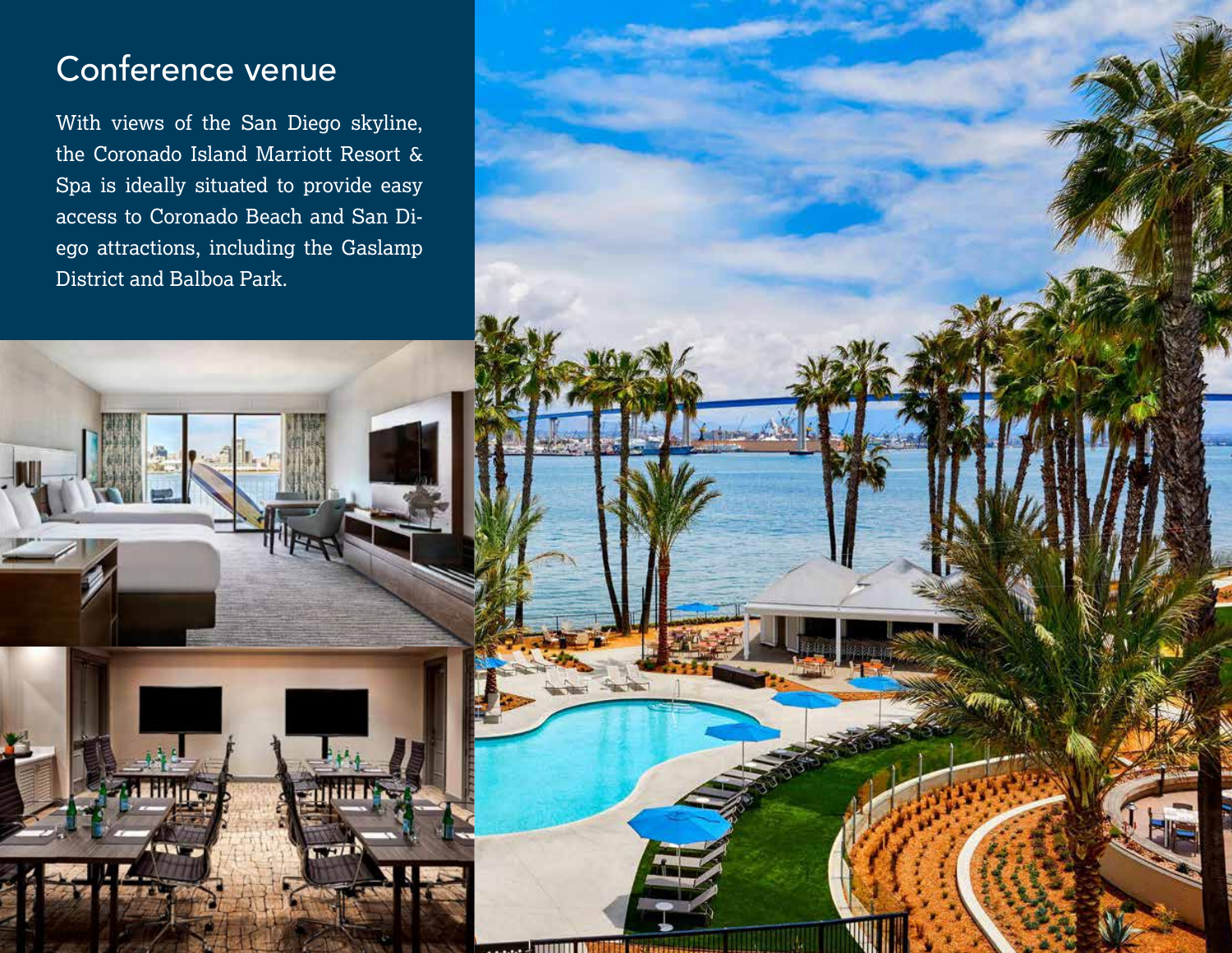#### Convince your boss

Save time and money by enhancing your proficiency and improving your processes. Attending provides other opportunities that would benefit you:

- Attending customer-led case studies to get an in-depth look at ways other companies have improved their processes
- Meeting one-on-one with CSC TCI staff members to discuss your business issues
- Exchanging ideas with peers during roundtable discussions, sessions, and events
- Learning new system features and receiving hands-on instruction on how to implement them
- Getting updates from consultants as well as jurisdictional representatives

Do you need to secure manager approval?

DOWNLOAD THE PITCH DOC